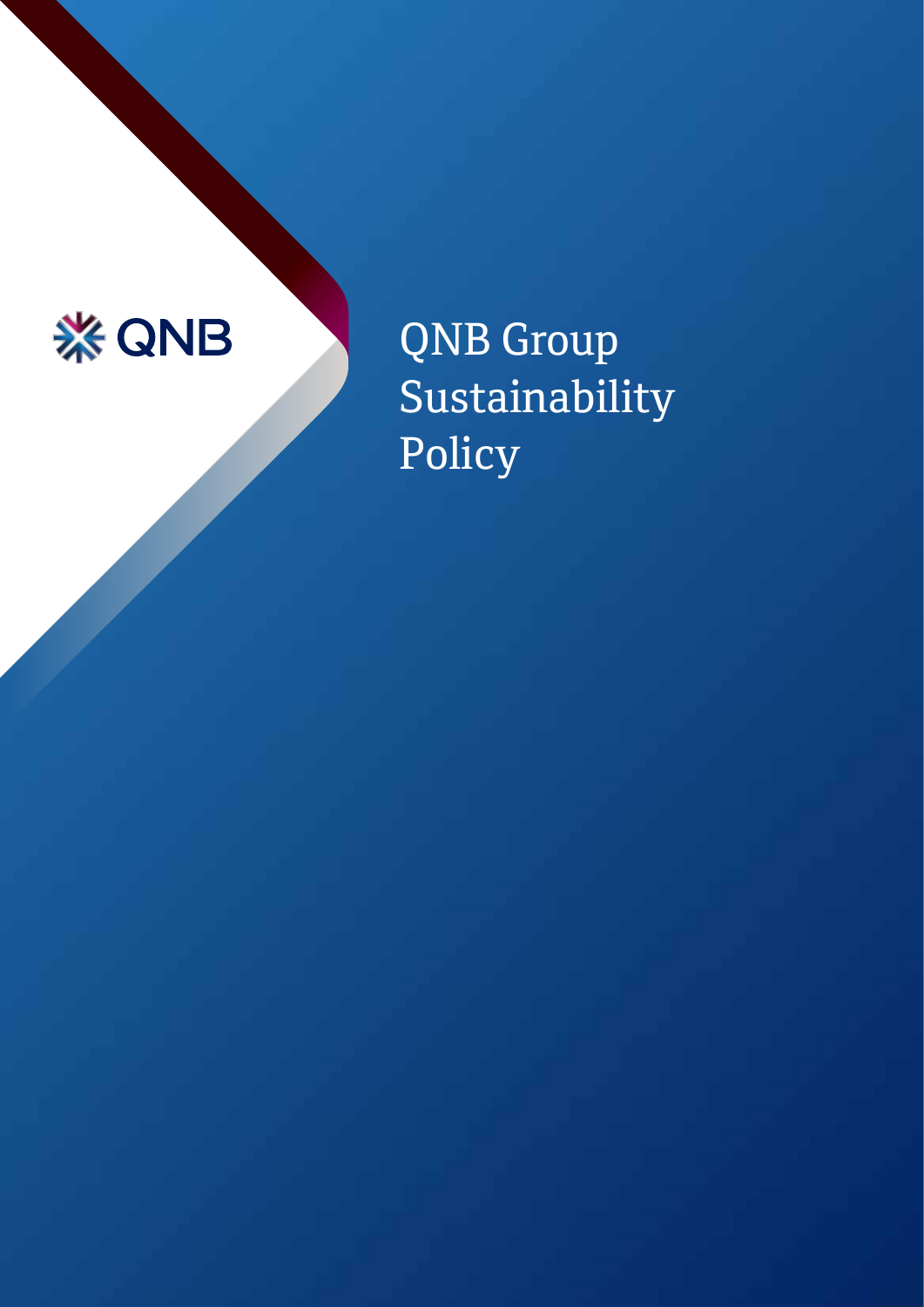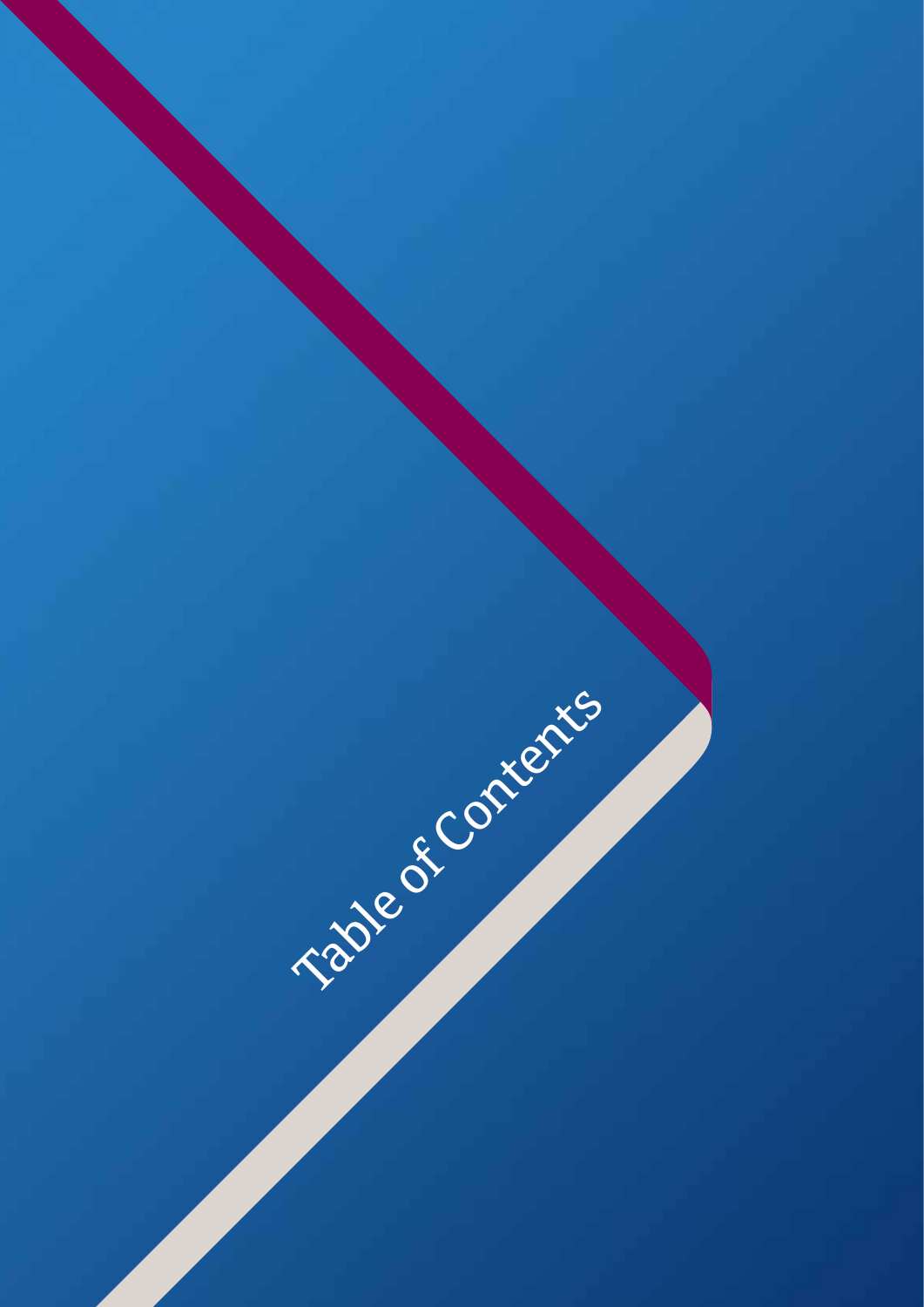| 2. |  |
|----|--|
| 3. |  |
| 4. |  |
| 5. |  |
|    |  |
|    |  |
|    |  |
| 6. |  |
| 7. |  |
| 8. |  |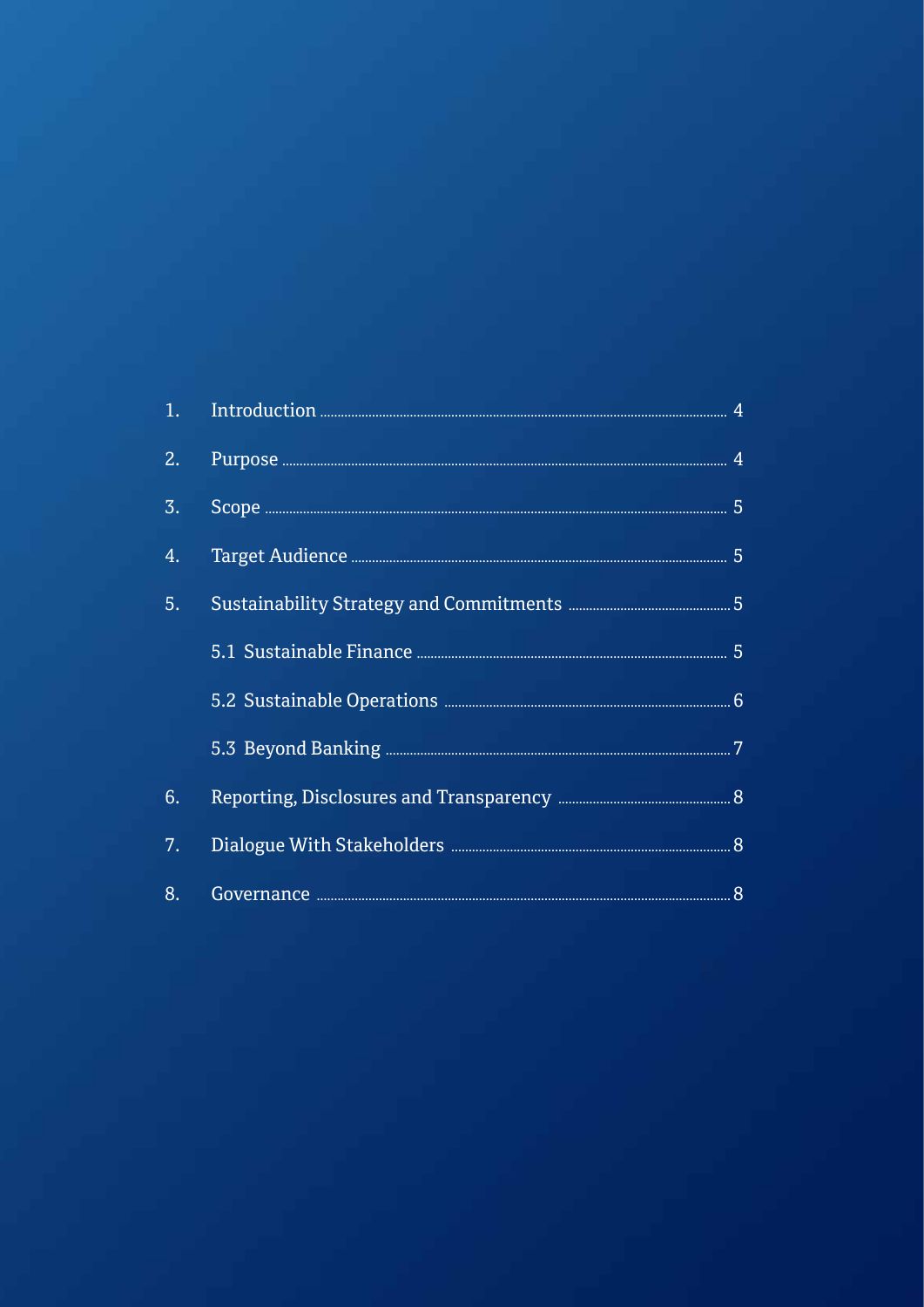# QNB Group Sustainability Policy

### 1. Introduction

Sustainability has become one of the most pressing topics impacting our society today. This includes environmental aspects, such as climate change and resource scarcity; social aspects, such as human rights, financial inclusion, community investment and data privacy; and corporate governance aspects, such as board composition, risk management, anti-corruption and ethical business practices. Collectively, these are commonly referred to as ESG (Environment, Social, Governance).

There is now increasing demand from investors, customers, regulators and our own employees for greater transparency in our approach to ESG issues, and we recognise the significant contribution QNB can make to society by adopting business practices to address these, especially through our financing activities. Furthermore, we believe that a proactive approach to sustainability strengthens QNB's business resilience and supports sustainable financial performance.

In response to these external demands, and to support QNB's vision to become one of the leading banks in Middle East, Africa and South East Asia (MEASEA) by 2020, QNB has defined a Group-wide sustainability strategy and policy. This has been developed in alignment with national and international standards and guidelines, with particular focus on the objectives of the United Nations Sustainable Development Goals (UNSDGs), Global Reporting Initiative (GRI) Standards and the Qatar Stock Exchange (QSE) 'Guidance on ESG Reporting'.

In addition, we support the following international conventions, principles and guidelines upon which this sustainability policy is based:

- International Capital Markets Association (ICMA) Green and Social Bond Principles
- International Finance Corporation (IFC) Performance Standards
- International Labour Organisation's (ILO) Declaration of Fundamental Principles of Rights at Work
- United Nations Global Compact
- United Nations Guiding Principles on Business and Human Rights
- World Bank Environment, Health and Safety Guidelines

### 2. Purpose

This policy defines QNB's approach to sustainability and our Group-wide ESG commitments, covering both direct and indirect impacts of the business, to ensure a consistent approach across the organisation.

This overarching policy provides an overview of QNB's ESG commitments, rather than a detailed set of rules for implementation. As required, this policy is supplemented by topic-specific policies, position statements and guidelines to support effective implementation across all relevant divisions (business, support and control).

At a minimum, this policy requires compliance with all relevant legislative and regulatory ESG requirements in the markets where QNB operates and that we adhere to internationally recognised sustainability principles for environmental protection, human and labour rights, and anti-corruption.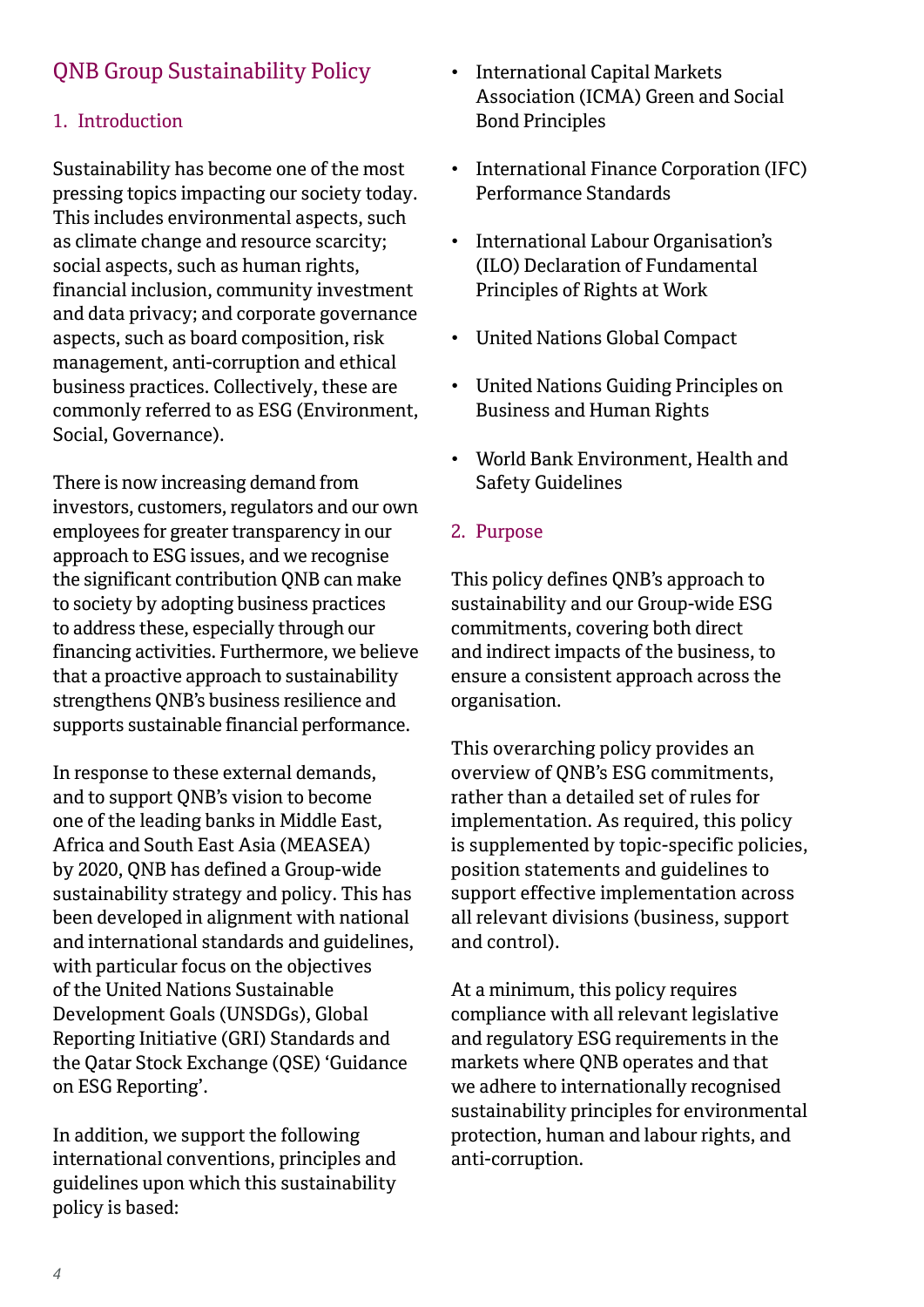### 3. Scope

This policy is produced by Qatar National Bank (Q.P.S.C.), as the parent entity of QNB Group, and is applicable to Qatar, all international branches and majority-owned subsidiaries of the Group.

The Group entities are responsible for aligning with the requirements of this policy, through the establishment of their own internal governance and ensuring compliance with all applicable local laws, regulations and standards.

### 4. Target Audience

This policy is relevant to all employees in the Group. It is the responsibility of the management of each country across QNB Group's international network to ensure that the policy is implemented and complied with where relevant to their respective areas of responsibility.

#### 5. Sustainability Strategy and Commitments

At QNB, we define sustainability as the delivery of long-term value in financial, environmental, social and ethical terms, for the benefit of our customers, shareholders, employees and communities. As a growing international bank, QNB Group plays an important role in contributing to financial stability and economic growth in the markets where we operate, while also helping to shape the future of the people and communities we serve.

Our sustainability framework consists of three pillars: sustainable finance, sustainable operations, and beyond banking. All three pillars support QNB's goal of sustainable financial performance, through reducing risks, opening up new business opportunities and strengthening our brand. Under each pillar we have identified the sustainability topics most material to our business, and a set of commitments to establish common global standards across the Group.

### 5.1 Sustainable Finance

Sustainable finance' is the integration of ESG criteria into QNB's financing activities to deliver profit with purpose. Our ambition is to support customers manage their risks, lend to businesses that contribute towards sustainable development goals, improve access to finance for SME's and underrepresented groups, and provide a responsible customer service. Sustainable finance is the most significant way in which QNB can support national and global sustainable development goals. Moreover, it enables us to reduce risks to reputation in our portfolio and maximise business opportunities emerging from the transition to a greener, more inclusive economy.

QNB's 'Sustainable Finance' commitments are:

5.1.1 Environmental and social risk management in lending:

> As part of QNB's strategic commitment to sustainable financing, we will apply the Equator Principles categorisation to project finance transactions and integrate environmental and social risk management in the due diligence process.

5.1.2 Sustainable lending portfolio:

 We will standardise the methodology and criteria for our 'green and social lending portfolio', to track QNB's contribution towards sustainable development goals in accordance with international principles such as the ICMA.

5.1.3 Sustainable products and services:

 We will provide customers with products and services that address an environmental or social challenge, such as the promotion of financial inclusion or mitigation of climate change.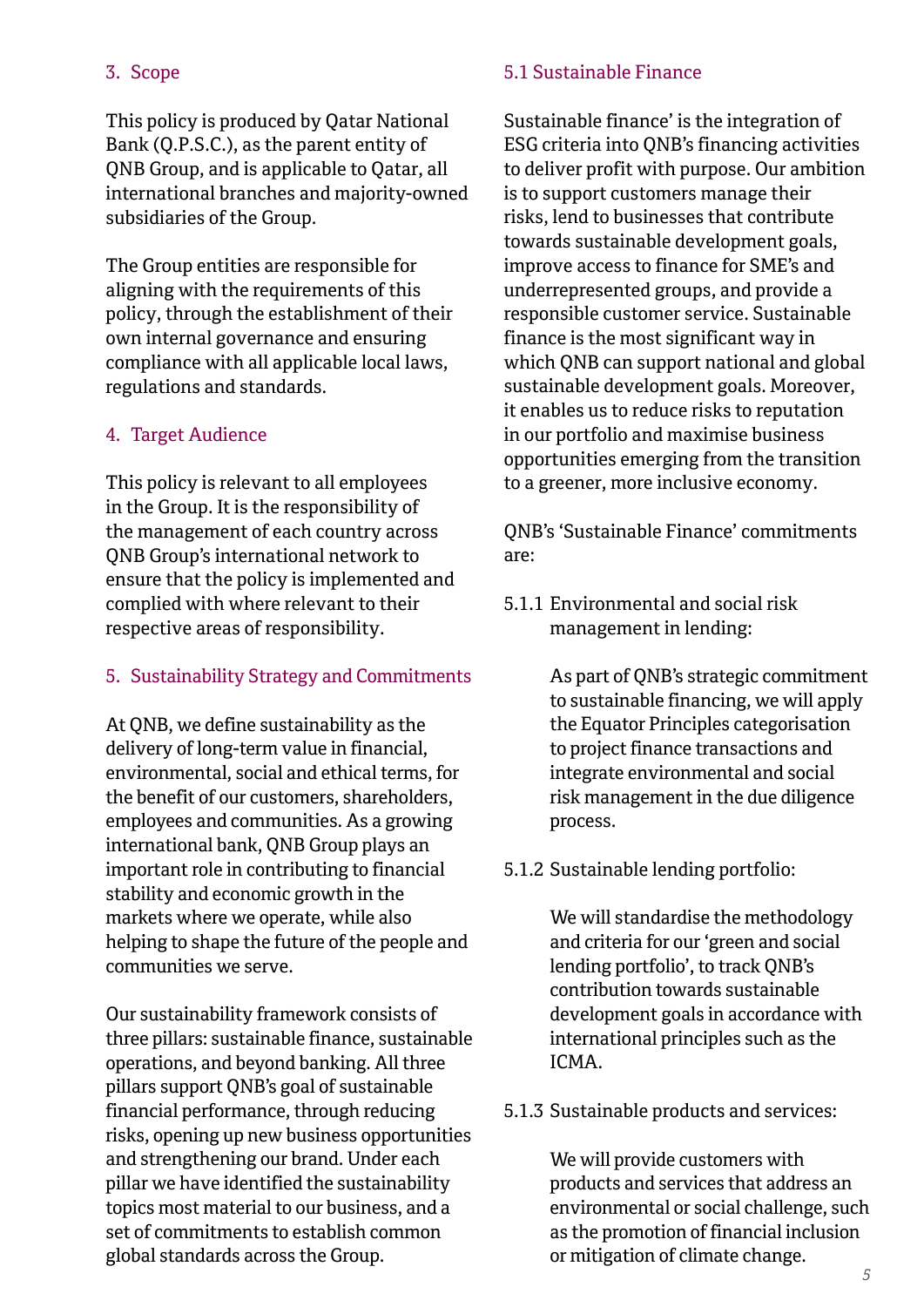#### 5.1.4 Sustainable investing:

 We will build our internal capacity to assess ESG risks and opportunities associated with QNB's and our customer's investments.

#### 5.1.5 SME's, micro-enterprises and entrepreneurs:

 We will support the growth of SME's, micro-enterprises and entrepreneurs with access to finance, and improve the financial inclusion of un-banked or under-served communities.

5.1.6 Responsible customer communication and marketing:

> We will provide transparent and responsible financial advice and communication to our customers to enable better financial decisions.

5.1.7 Customer privacy and data protection:

We will ensure customer information is protected, and respect the right to privacy within the guidelines of all applicable privacy and data protection laws and regulations, such as the General Data Protection Regulation.

### 5.2 Sustainable Operations

 'Sustainable operations' is the integration of ESG criteria into our business operations and across the supply chain to ensure we operate ethically and efficiently. Our ambition is to strengthen corporate governance practices, promote equality throughout our workforce, and reduce carbon emissions generated by our operations. This approach keeps us compliant with increasing ESG-related regulations while helping QNB be an 'employer of choice'.

QNB's 'Sustainable Operations' commitments are:

5.2.1 Corporate governance, compliance and risk management:

> Our corporate governance framework is fundamental to the success of our business. QNB Group stands committed to maintaining the highest levels of fairness, integrity and responsibility. QNB Group operates a world-class corporate governance framework that ensures we are fully compliant at every level in every country and are able to effectively manage all risks. Our robust approach to risk is a critical component of QNB Group's operations, safeguarding our clients, profits and reputation. Our centralised approach to risk management is complemented by local expertise and a risk culture in which every employee is responsible for potential risks in the course of their work. We will maintain robust corporate governance measures across the Group that combine all aspects of internal control, risk and compliance, to meet the ever changing regulatory landscape.

#### 5.2.2 Anti-corruption and bribery:

 We will adopt a zero-tolerance approach to bribery and corruption and commit to the highest standards of professionalism and integrity in all business dealings and relationships, wherever we operate. We implement and enforce effective processes, measures and systems to counter any form of corruption, money laundering and financing of criminal activity. We encourage reporting through QNB's confidential whistle-blowing mechanism, to protect the Bank's image and reputation.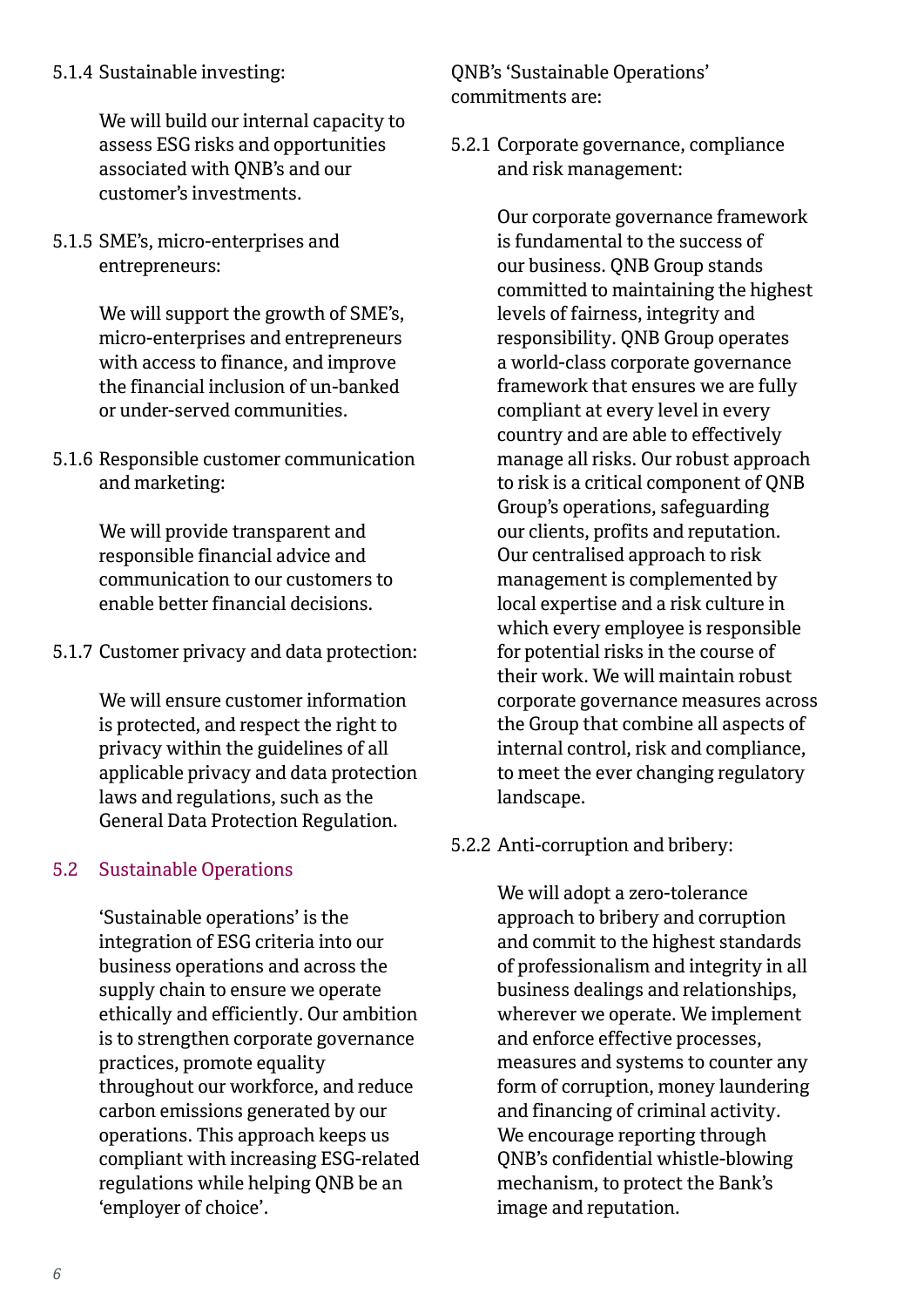# 5.2.3 Human rights and labour standards:

 QNB will fully respect the human rights of people impacted by our business and ensure dignity and equality for all, regardless of a persons' race, religion, gender, age or language. QNB will establish a workplace in which employees are treated with fairness, equality and respect. This encompasses equal remuneration and development opportunities, grievance mechanisms, anti-discrimination, and ensuring the safety and security of our workforce. We expect our customers and suppliers to respect human rights, and QNB prohibits the use of child and forced labour in our workforce or throughout our Supply Chain. Where local legislation may conflict with QNB's position on human rights, we will comply with the law while seeking to promote good practice through our own conduct.

# 5.2.4 Talent management and development:

 We will provide ongoing training and career development for our employees to help the business attract, recruit and retain the best talent. We help identify each employee's strengths and development needs, in alignment with the desired business skills, and create individual employee development plans to support their career goals. To promote continuous development we offer a Leadership and Management Development Curriculum, undertake succession planning, and run a Global Mobility Program to increase the international exposure of those deemed highpotential.

# 5.2.5 Environmental impact of operations:

 We will comply with all relevant environmental laws and regulations. We will manage QNB's direct environmental impact through continual improvement of our internal environmental management system. We will set targets to minimise the carbon emissions associated with our operations and improve resource efficiency (e.g. energy, water, paper, waste).

5.2.6 Responsible procurement and supply chain:

> We will assess sustainability risks in our supply chain as part of our third party risk management framework and collaborate with our Third Parties to ensure compliance. Third Parties are required to adhere to local laws and regulations as a minimum requirement.

5.2.7 Tax compliance and transparency:

 We apply the letter and spirit of the tax laws in all regions where we operate. The Tax Compliance Unit within Group Compliance ensures that QNB's banking services are not associated with any arrangements known or suspected to facilitate tax evasion.

# 5.3 Beyond Banking

Beyond Banking' refers to QNB's Corporate Social Responsibility activities in the communities where we operate. Our ambition is to make a positive contribution towards wider society, with an emphasis on education and financial literacy. In addition, we support and deliver a range of initiatives within our focus areas of social and humanitarian, arts and culture, health and environment, economic and international affairs, and sport.